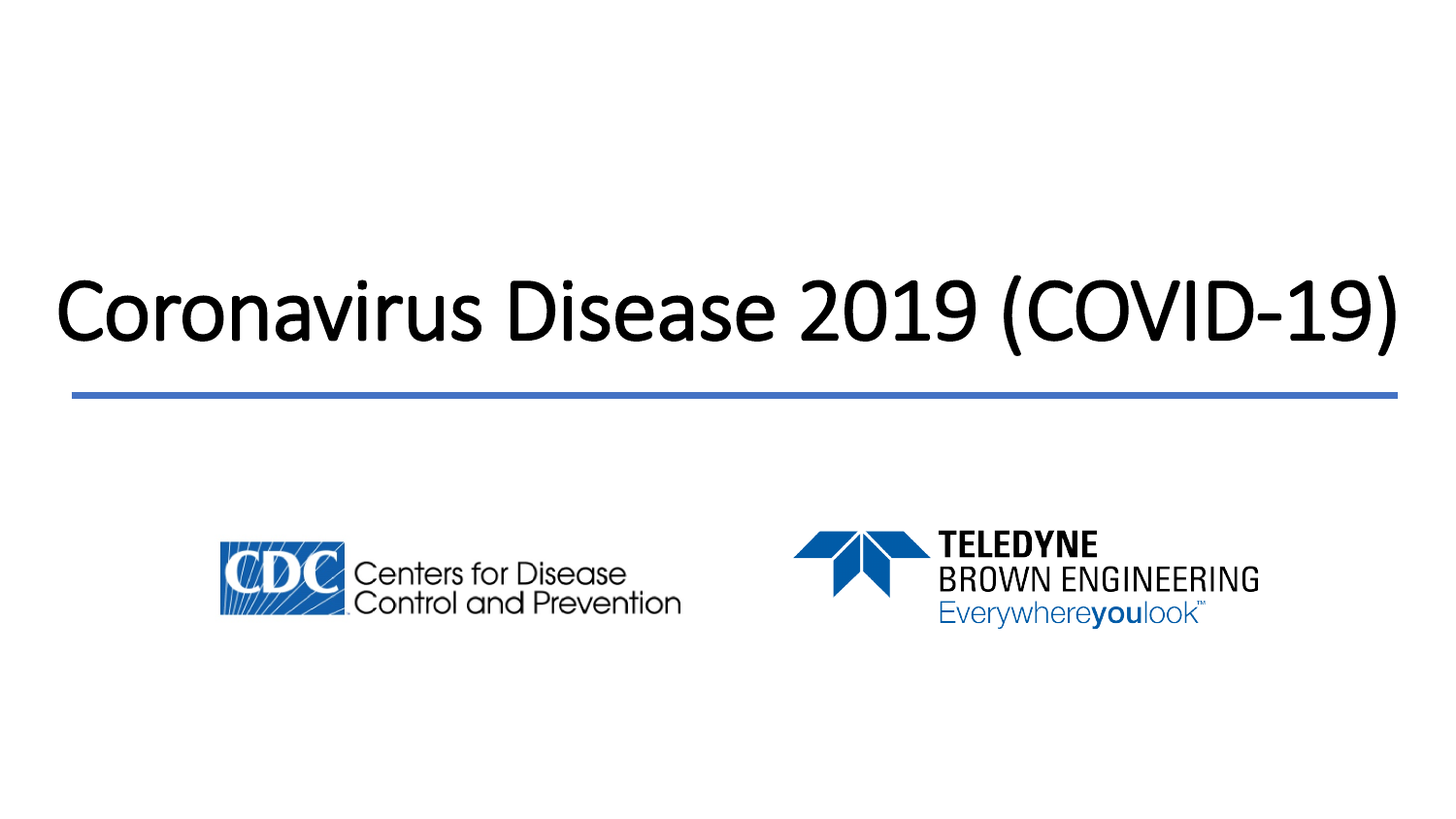# COVID-19 -- Know How It Spreads

- There is currently no vaccine to prevent coronavirus disease 2019 (COVID-19).
- **The best way to prevent illness is to avoid being exposed to this virus.**
- The virus is thought to spread mainly from personto-person.
	- Between people who are in close contact with one another (within about 6 feet).
	- ‒ Through respiratory droplets produced when an infected person coughs or sneezes.
- These droplets can land in the mouths or noses of people who are nearby or possibly be inhaled into the lungs.

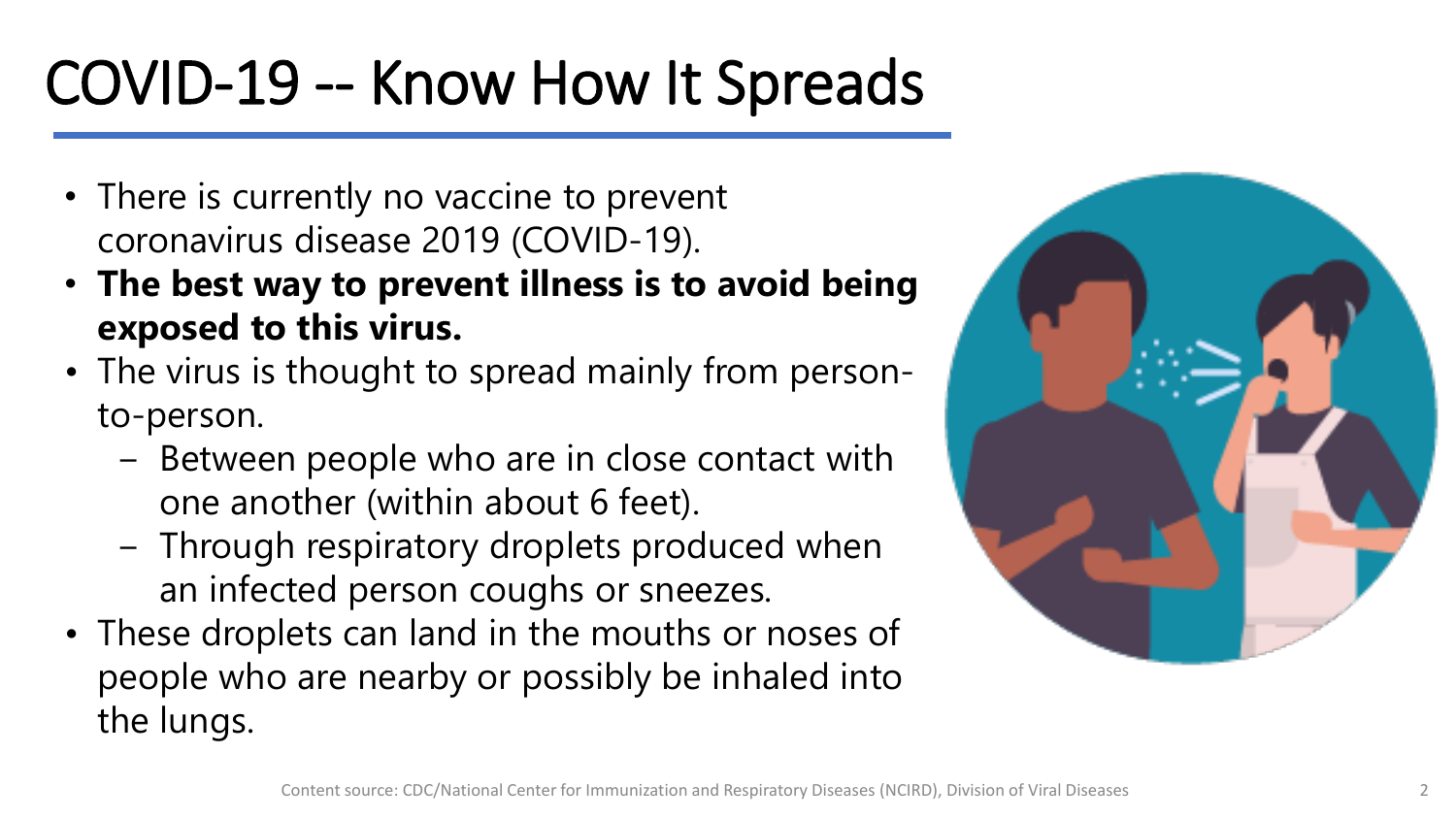### Take Steps to Protect Yourself

#### **Clean your hands often**

- Wash your hands often with soap and water for at least 20 seconds especially after you have been in a public place, or after blowing your nose, coughing, or sneezing.
- If soap and water are not readily available, use a hand sanitizer that contains at least 60% alcohol. Cover all surfaces of your hands and rub them together until they feel dry.
- Avoid touching your eyes, nose, and mouth with unwashed hands.

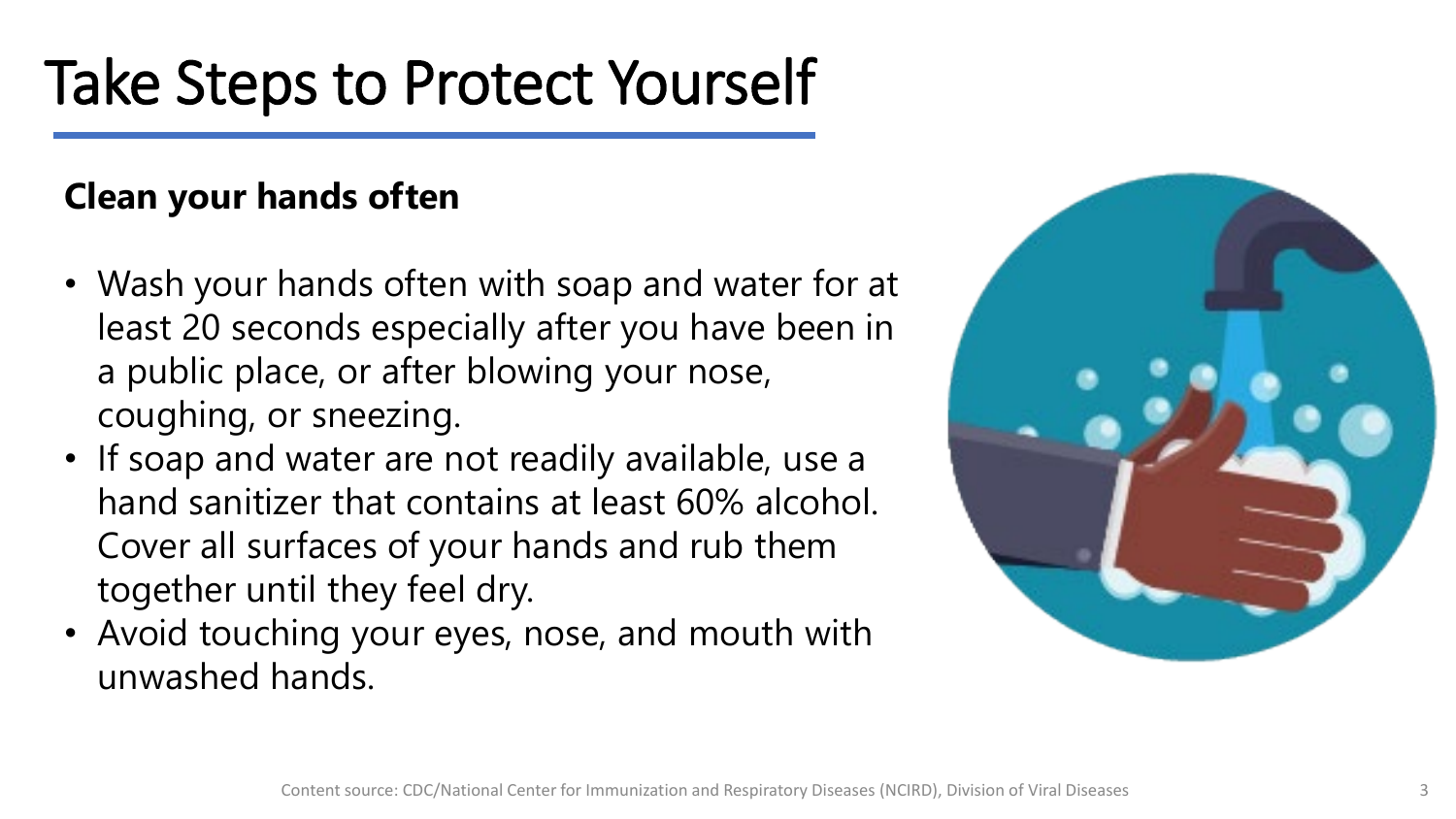### Take Steps to Protect Yourself

#### **Avoid Close Contact**

- Avoid close contact with people who are sick
- Put distance between yourself and other people if COVID-19 is spreading in your community. This is especially important for people who are at higher risk of getting very sick. Learn more about people who may be at higher risk:

[https://www.cdc.gov/coronavirus/2019](https://www.cdc.gov/coronavirus/2019-ncov/specific-groups/high-risk-complications.html) ncov/specific-groups/high-riskcomplications.html

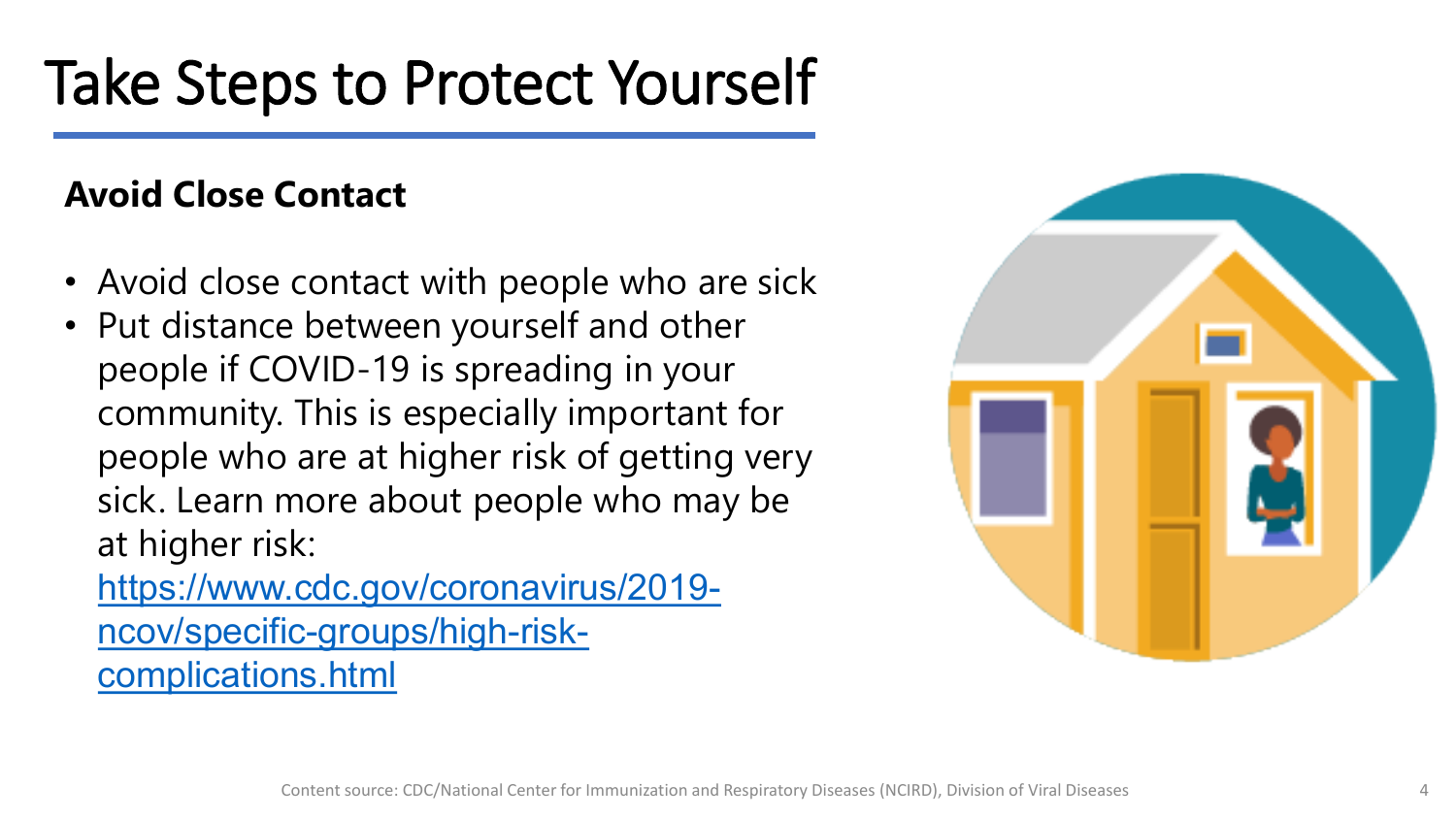### Take Steps to Protect Others

#### **Stay Home if You're Sick**

• Stay home if you are sick, except to get medical care. Learn what to do if you are sick: https://www.cdc.gov/coronavirus/2019 [ncov/if-you-are-sick/steps-when-sick.html](https://www.cdc.gov/coronavirus/2019-ncov/if-you-are-sick/steps-when-sick.html)

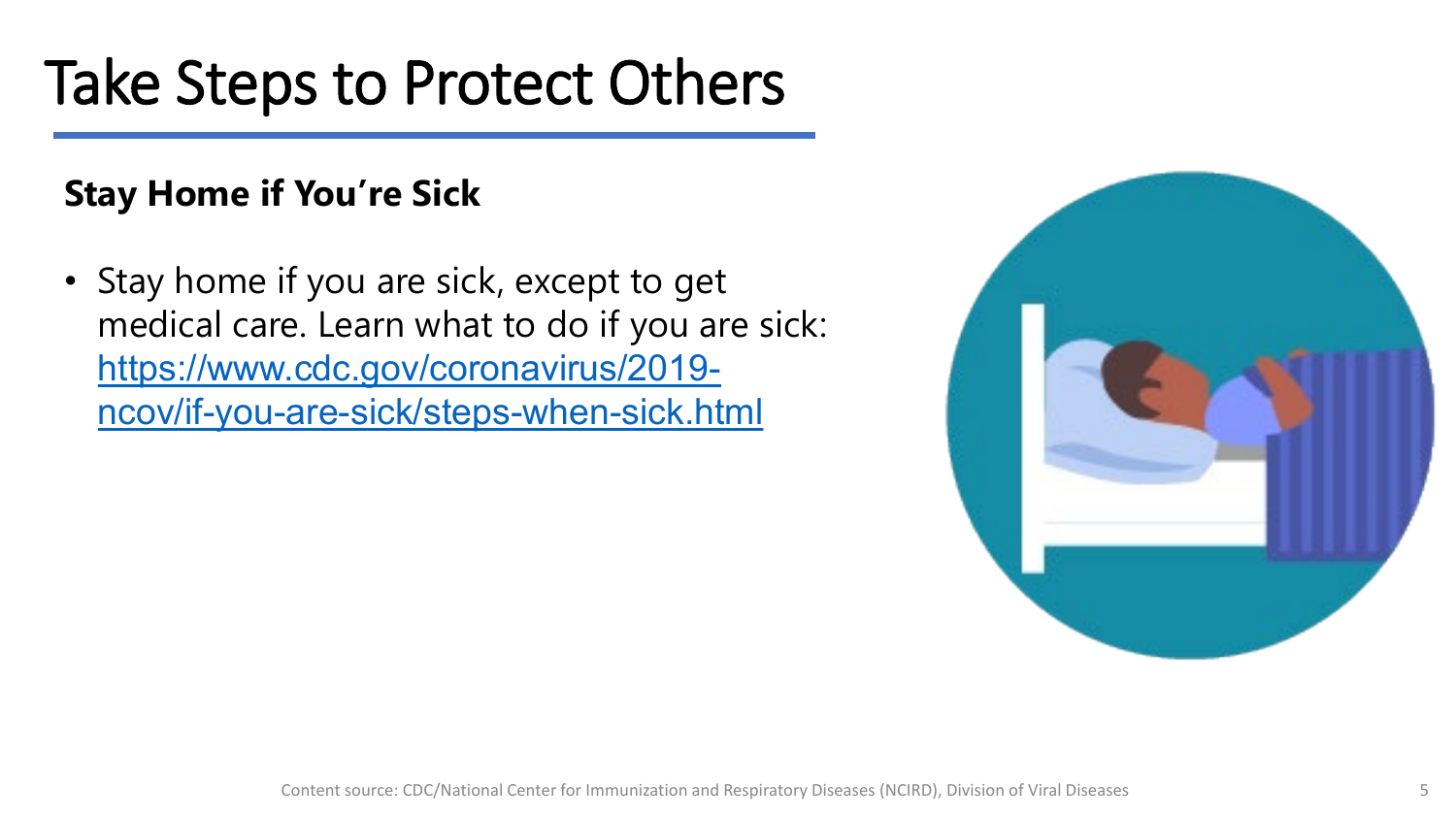### Take Steps to Protect Others

#### **Cover Coughs and Sneezes**

- **Cover your mouth and nose** with a tissue when you cough or sneeze or use the inside of your elbow.
- **Throw used tissues** in the trash.
- Immediately **wash your hands** with soap and water for at least 20 seconds. If soap and water are not readily available, clean your hands with a hand sanitizer that contains at least 60% alcohol.

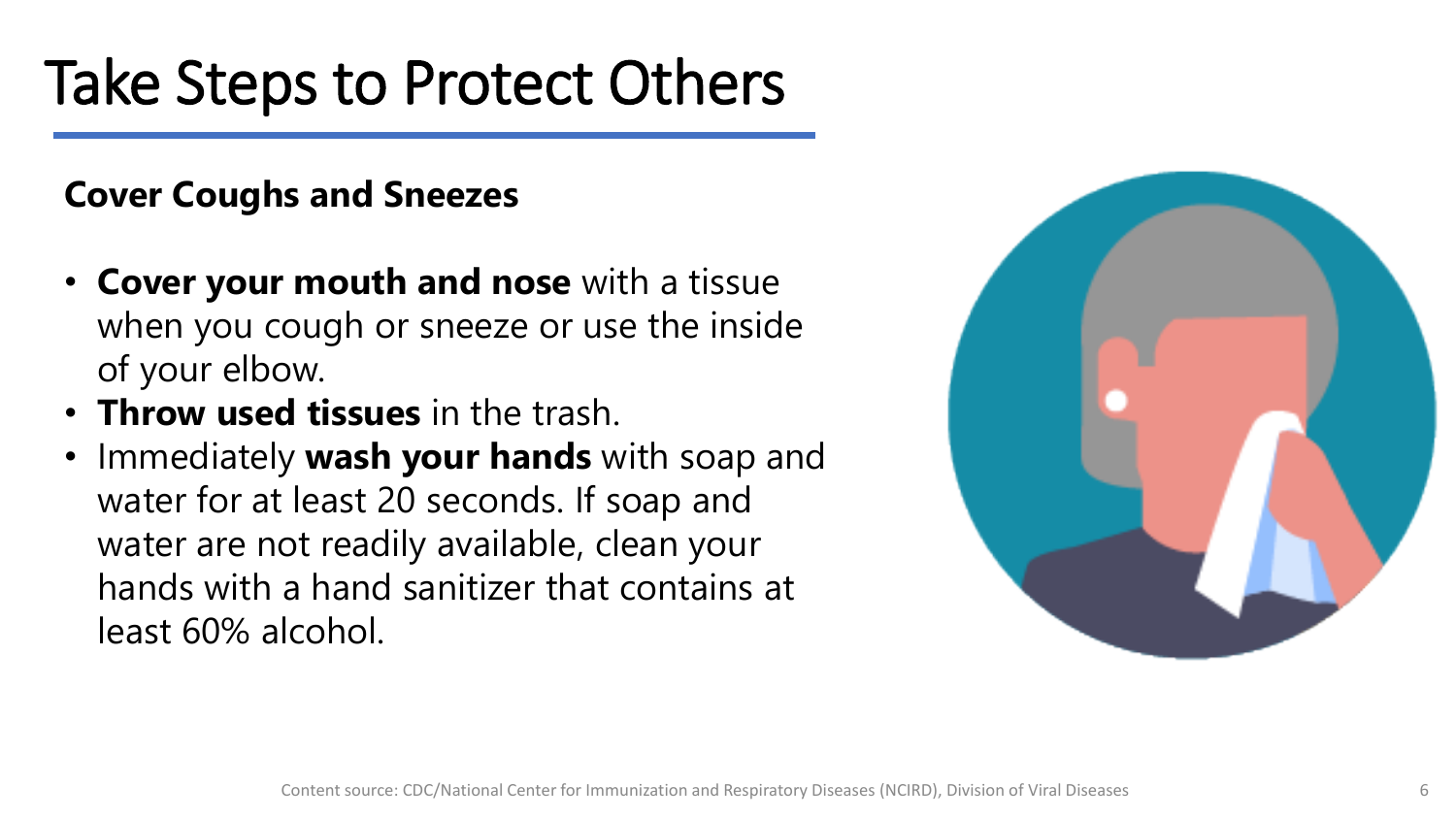### Take Steps to Protect Others

#### **Wear a facemask if you are sick**

- **If you are sick:** You should wear a facemask when you are around other people (e.g., sharing a room or vehicle) and before you enter a healthcare provider's office. If you are not able to wear a facemask (for example, because it causes trouble breathing), then you should do your best to cover your coughs and sneezes, and people who are caring for you should wear a facemask if they enter your room. Learn what [to do if you are sick: https://www.cdc.gov/coronavirus/2019](https://www.cdc.gov/coronavirus/2019-ncov/if-you-are-sick/steps-when-sick.html) ncov/if-you-are-sick/steps-when-sick.html
- **If you are NOT sick:** You do not need to wear a facemask unless you are caring for someone who is sick (and they are not able to wear a facemask). Facemasks may be in short supply and they should be saved for caregivers.

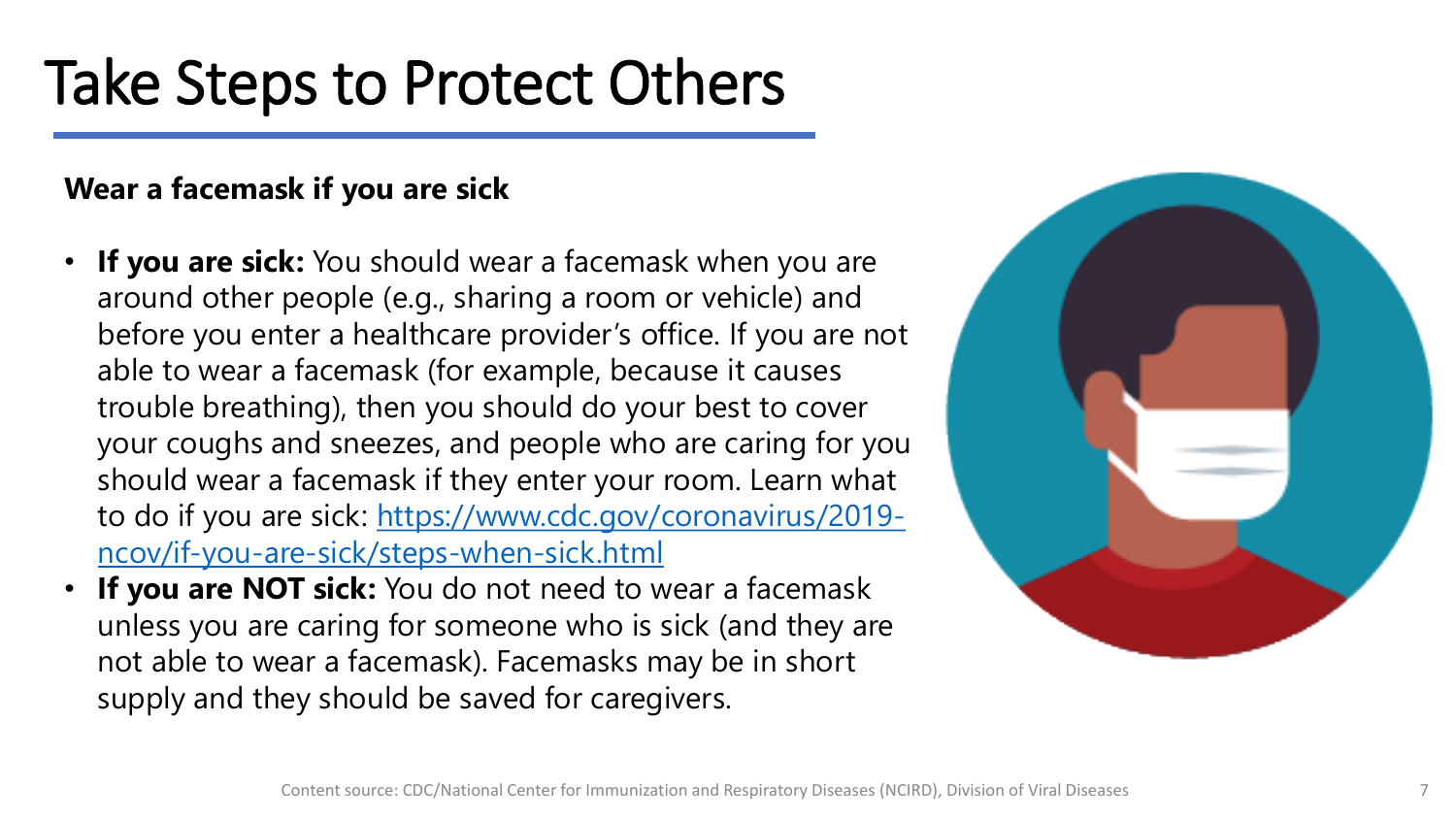### Clean and Disinfect

**Wear a facemask if you are sick**

- **Clean AND disinfect frequently touched surfaces daily.** This includes tables, doorknobs, light switches, countertops, handles, desks, phones, keyboards, toilets, faucets, and sinks. See frequently touched surfaces here: https://www.cdc.gov/coronavirus/2019 [ncov/prepare/cleaning-disinfection.html](https://www.cdc.gov/coronavirus/2019-ncov/prepare/cleaning-disinfection.html)
- **If surfaces are dirty, clean them:** Use detergent or soap and water prior to disinfection.

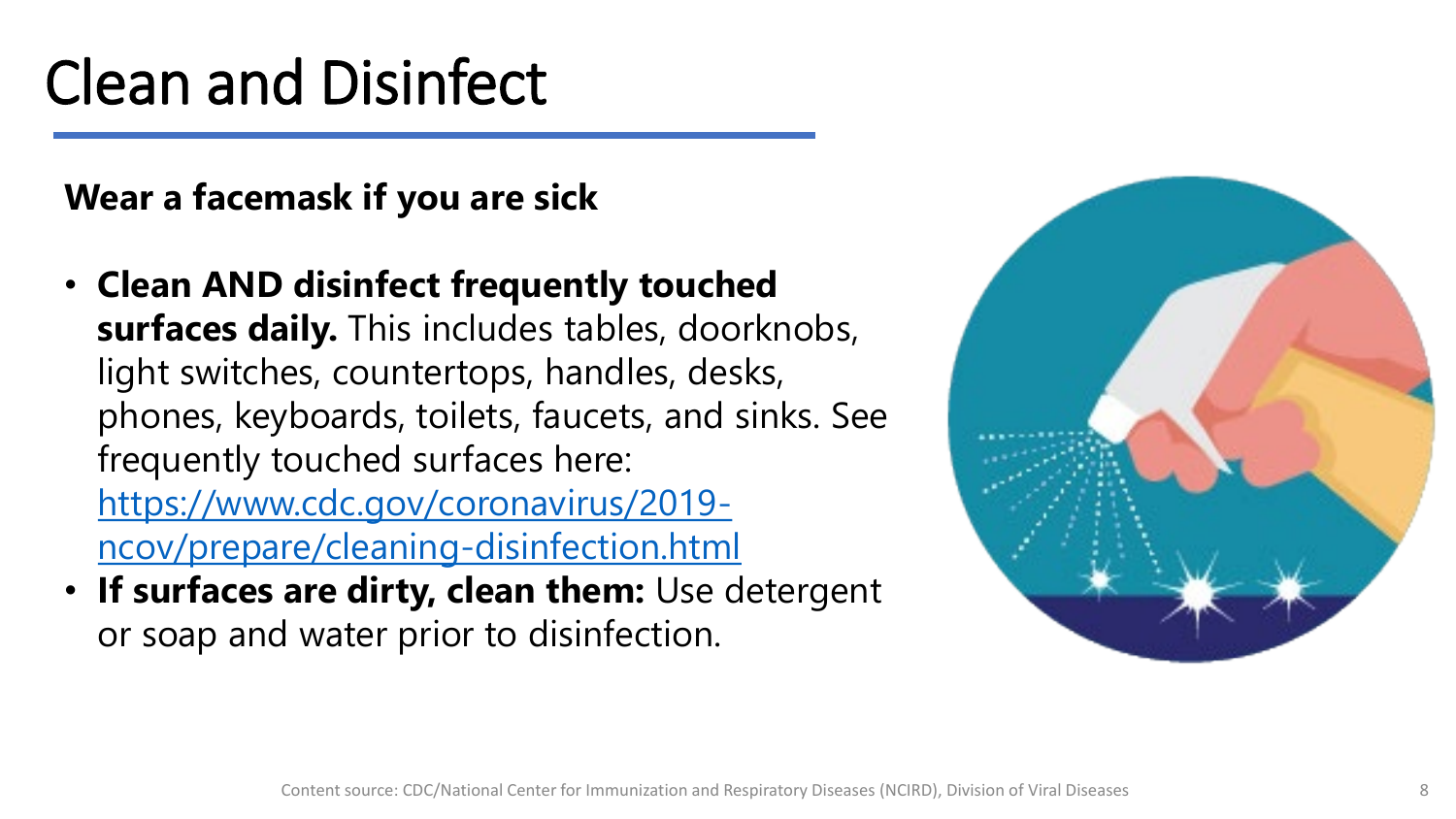**Call your doctor:** If you think you have been exposed to COVID-19 and develop a fever and symptoms, such as cough or difficulty breathing, call your healthcare provider for medical advice.

#### **Stay home except to get medical care:**

- **Stay home:** People who are mildly ill with COVID-19 are able to recover at home. Do not leave, except to get medical care. Do not visit public areas.
- **Stay in touch with your doctor**. Call before you get medical care. Be sure to get care if you feel worse or you think it is an emergency.
- **Avoid public transportation:** Avoid using public transportation, ride-sharing, or taxis.

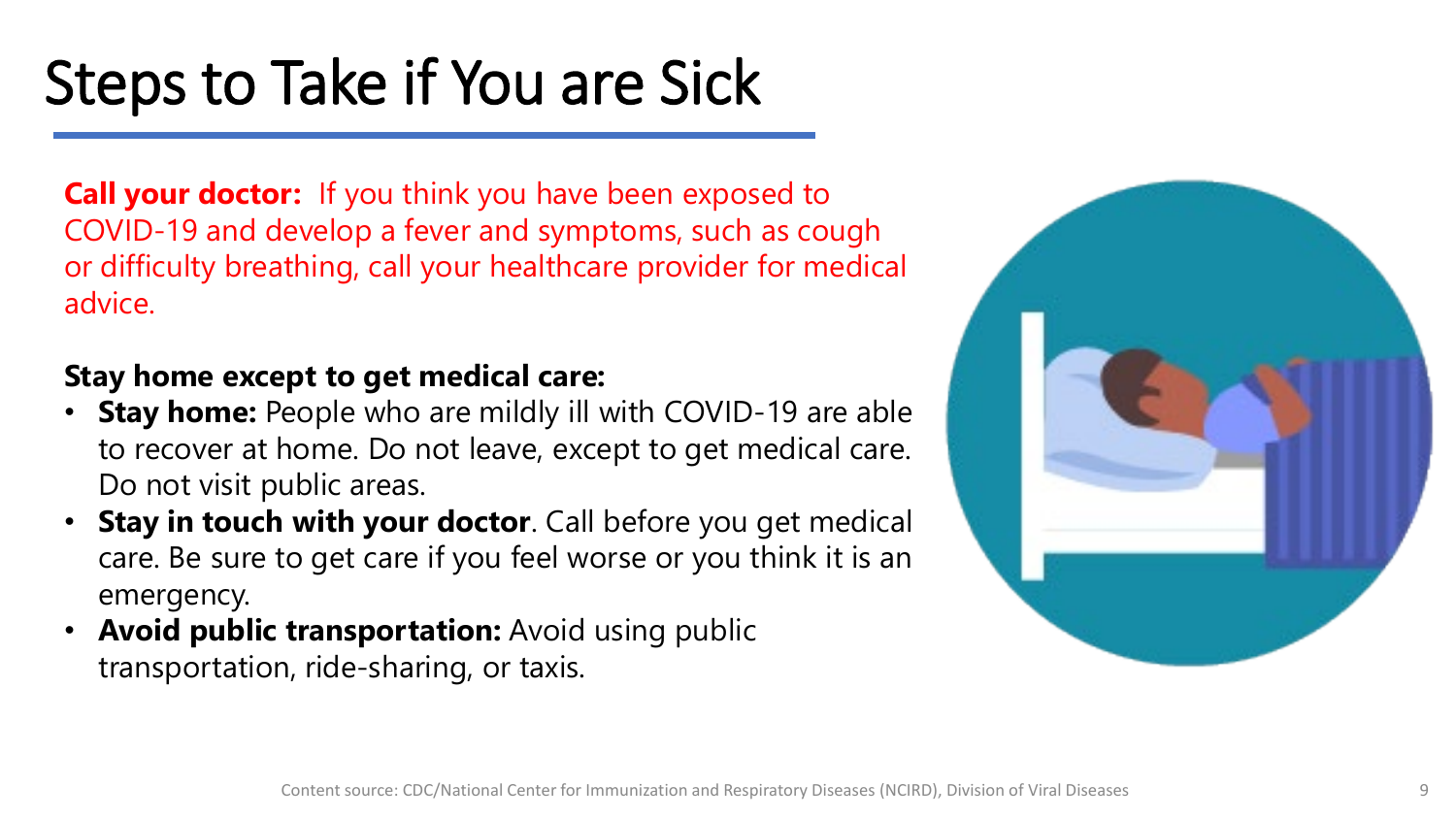**Separate yourself from other people in your home, this is known as home isolation.**

- **Stay away from others:** As much as possible, you should stay in a specific "sick room" and away from other people in your home. Use a separate bathroom, if available.
- **Limit contact with pets & animals:** You should restrict contact with pets and other animals, just like you would around other people.
	- Although there have not been reports of pets or other animals becoming sick with COVID-19, it is still recommended that people with the virus limit contact with animals until more information is known.
	- When possible, have another member of your household care for your animals while you are sick with COVID-19. If you must care for your pet or be around animals while you are sick, wash your hands before and after you interact with them. See COVID-19 and Animals for more information:

[https://www.cdc.gov/coronavirus/2019-ncov/faq.html#2019](https://www.cdc.gov/coronavirus/2019-ncov/faq.html#2019-nCoV-and-animals) nCoV-and-animals

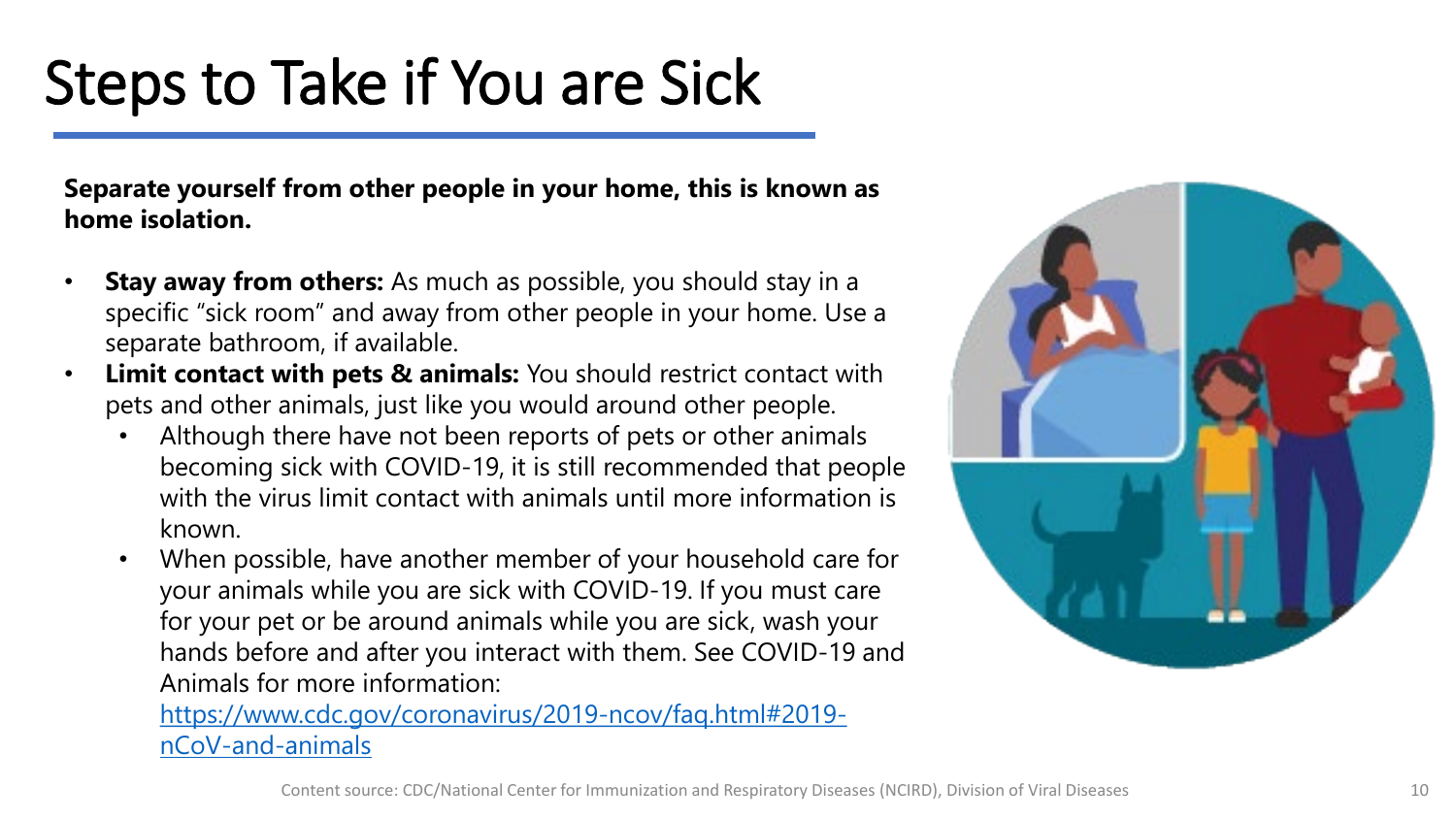#### **Call ahead before visiting your doctor**

• **Call ahead:** If you have a medical appointment, call your doctor's office or emergency department, and tell them you have or may have COVID-19. This will help the office protect themselves and other patients.

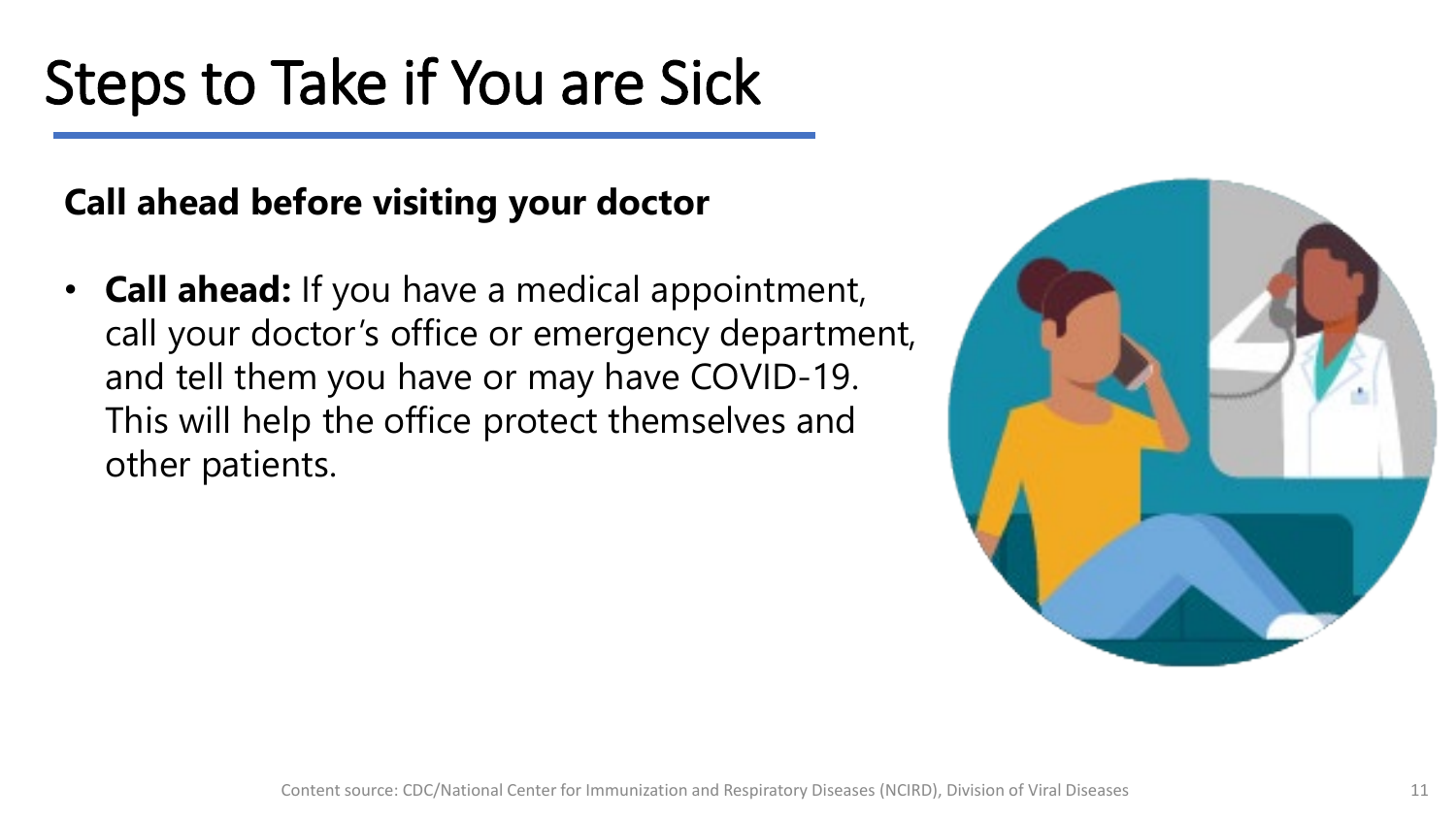#### **Wear a Facemask if You are Sick**

- **If you are sick:** You should wear a facemask when you are around other people and before you enter a healthcare provider's office.
- **If you are caring for others**: If the person who is sick is not able to wear a facemask (for example, because it causes trouble breathing), then people who live in the home should stay in a different room. When caregivers enter the room of the sick person, they should wear a facemask. Visitors, other than caregivers, are not recommended.

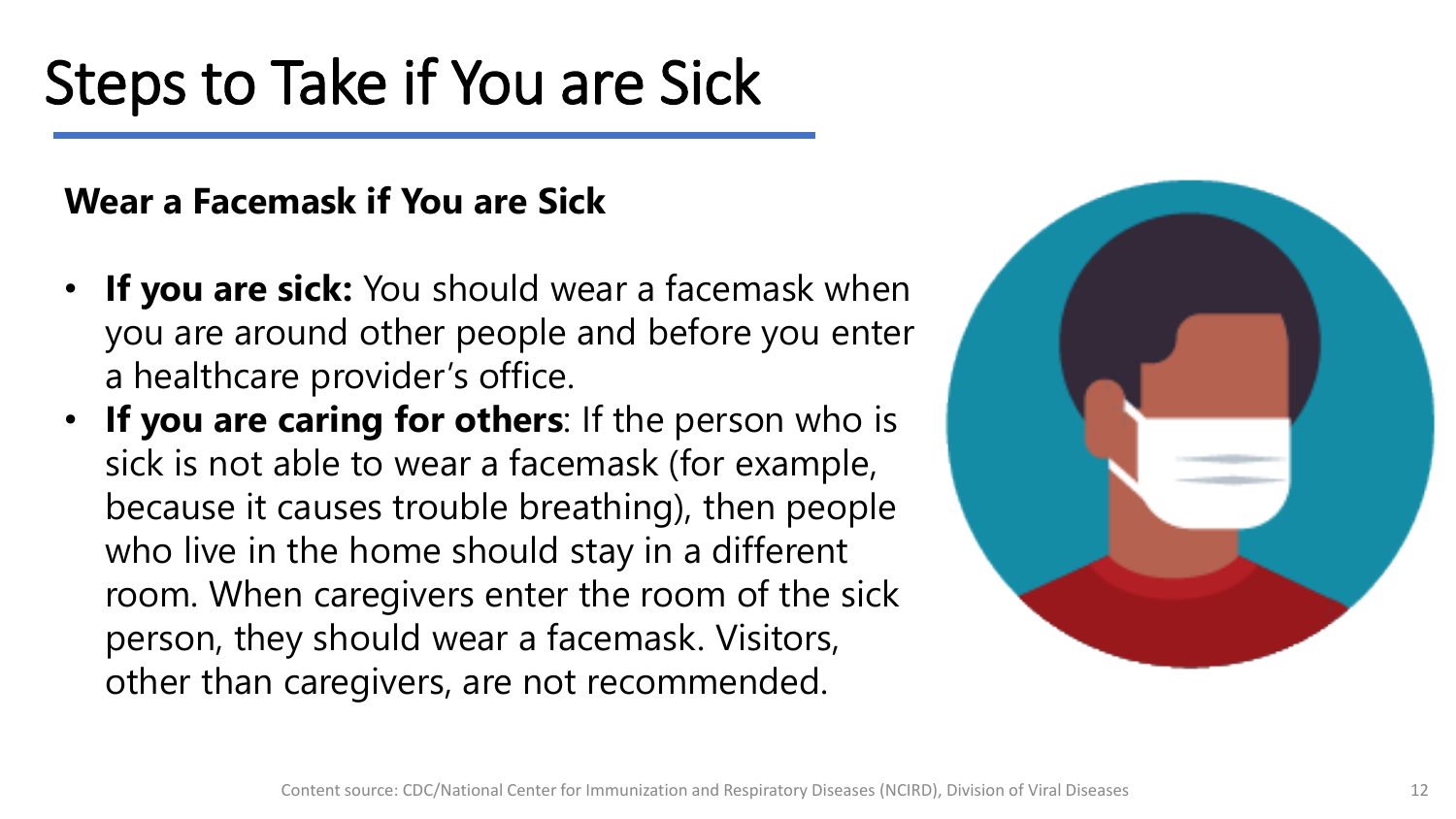#### **Cover Coughs and Sneezes**

- **Cover:** Cover your mouth and nose with a tissue when you cough or sneeze.
- **Dispose:** Throw used tissues in a lined trash can.
- **Wash hands:** Immediately wash your hands with soap and water for at least 20 seconds. If soap and water are not available, clean your hands with an alcohol-based hand sanitizer that contains at least 60% alcohol.

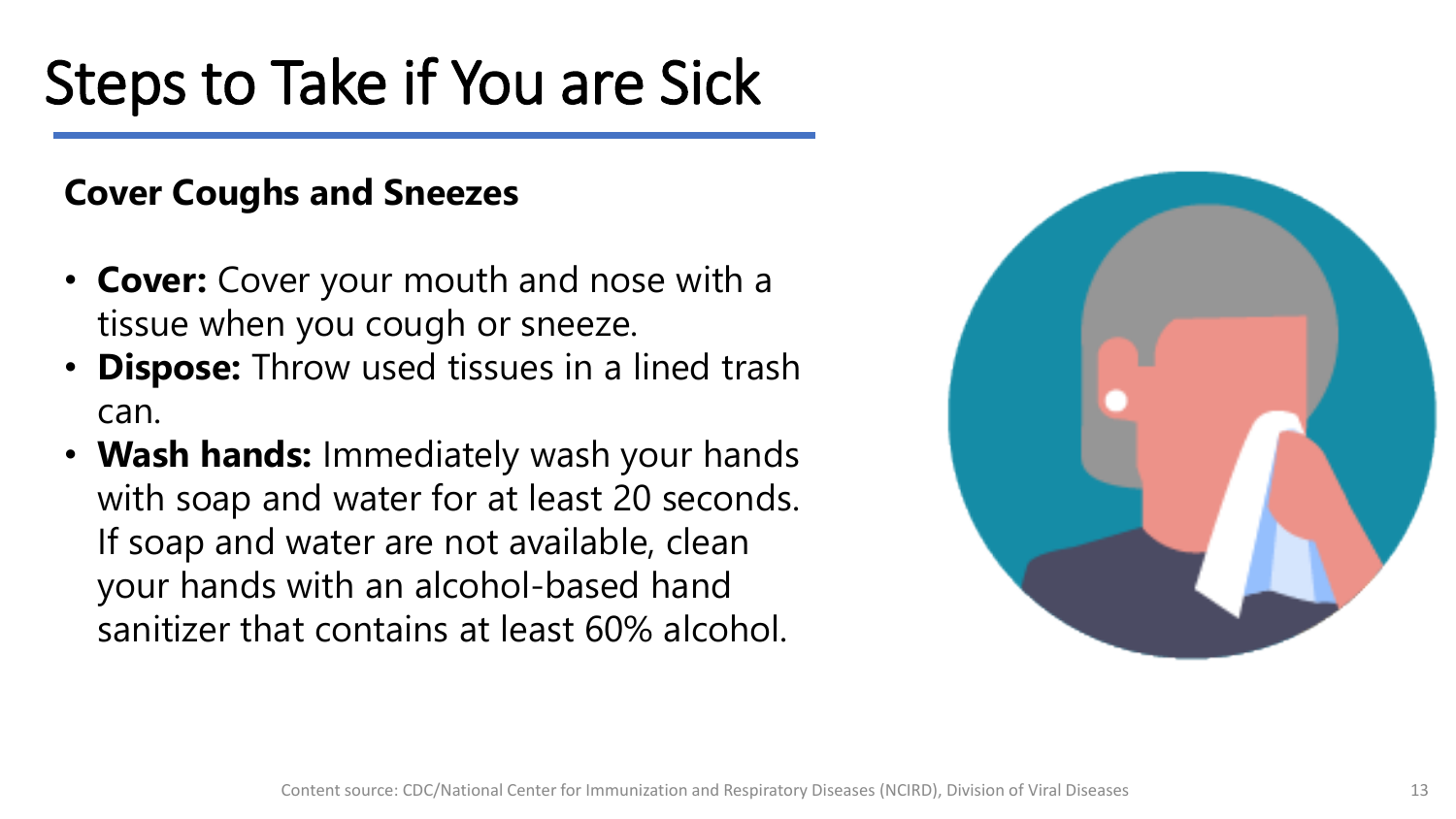#### **Clean your hands often**

- **Wash hands:** Wash your hands often with soap and water for at least 20 seconds. This is especially important after blowing your nose, coughing, or sneezing; going to the bathroom; and before eating or preparing food.
- **Hand sanitizer:** If soap and water are not available, use an alcohol-based hand sanitizer with at least 60% alcohol, covering all surfaces of your hands and rubbing them together until they feel dry.
- **Soap and water:** Soap and water are the best option, especially if hands are visibly dirty.
- **Avoid touching:** Avoid touching your eyes, nose, and mouth with unwashed hands.

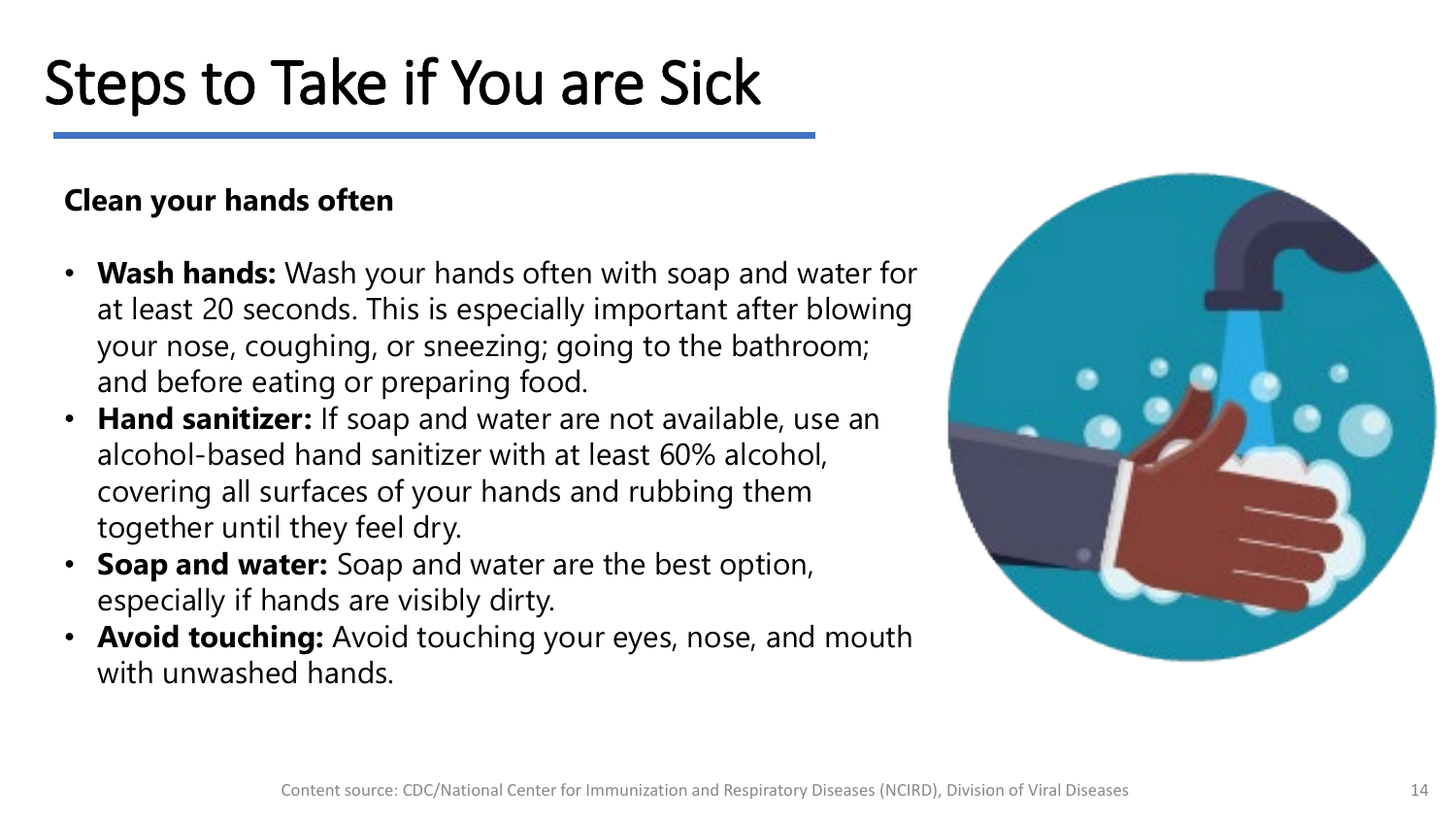#### **Avoid Sharing Personal Household Items**

- **Do not share:** Do not share dishes, drinking glasses, cups, eating utensils, towels, or bedding with other people in your home.
- **Wash thoroughly after use:** After using these items, wash them thoroughly with soap and water or put in the dishwasher.

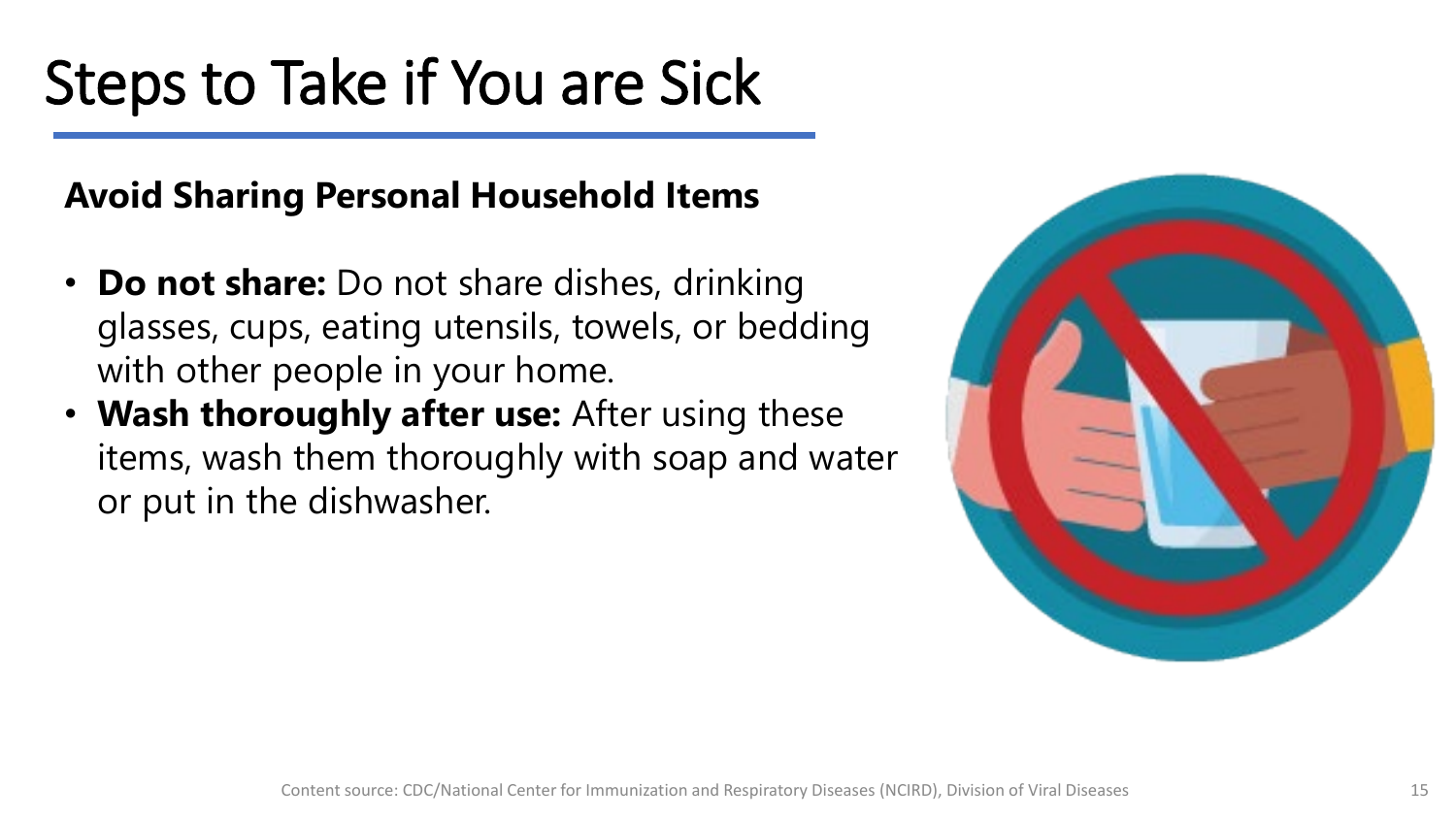**Clean all "high-touch" surfaces everyday.** Clean high-touch surfaces in your isolation area ("sick room" and bathroom) every day; let a caregiver clean and disinfect high-touch surfaces in other areas of the home.

- **Clean and disinfect:** Routinely clean high-touch surfaces in your "sick room" and bathroom. Let someone else clean and disinfect surfaces in common areas, but not your bedroom and bathroom.
	- If a caregiver or other person needs to clean and disinfect a sick person's bedroom or bathroom, they should do so on an as-needed basis. The caregiver/other person should wear a mask and wait as long as possible after the sick person has used the bathroom.

High-touch surfaces include phones, remote controls, counters, tabletops, doorknobs, bathroom fixtures, toilets, keyboards, tablets, and bedside tables.

- **Clean and disinfect areas that may have blood, stool, or body fluids on them.**
- **Household cleaners and disinfectants:** Clean the area or item with soap and water or another detergent if it is dirty. Then, use a household disinfectant.
	- Be sure to follow the instructions on the label to ensure safe and effective use of the product. Many products recommend keeping the surface wet for several minutes to ensure germs are killed. Many also recommend precautions such as wearing gloves and making sure you have good ventilation during use of the product.
	- ‒ Most EPA-registered household disinfectants should be effective. A full list of [disinfectants can be found here: https://www.epa.gov/pesticide-registration/list-n](https://www.epa.gov/pesticide-registration/list-n-disinfectants-use-against-sars-cov-2)disinfectants-use-against-sars-cov-2

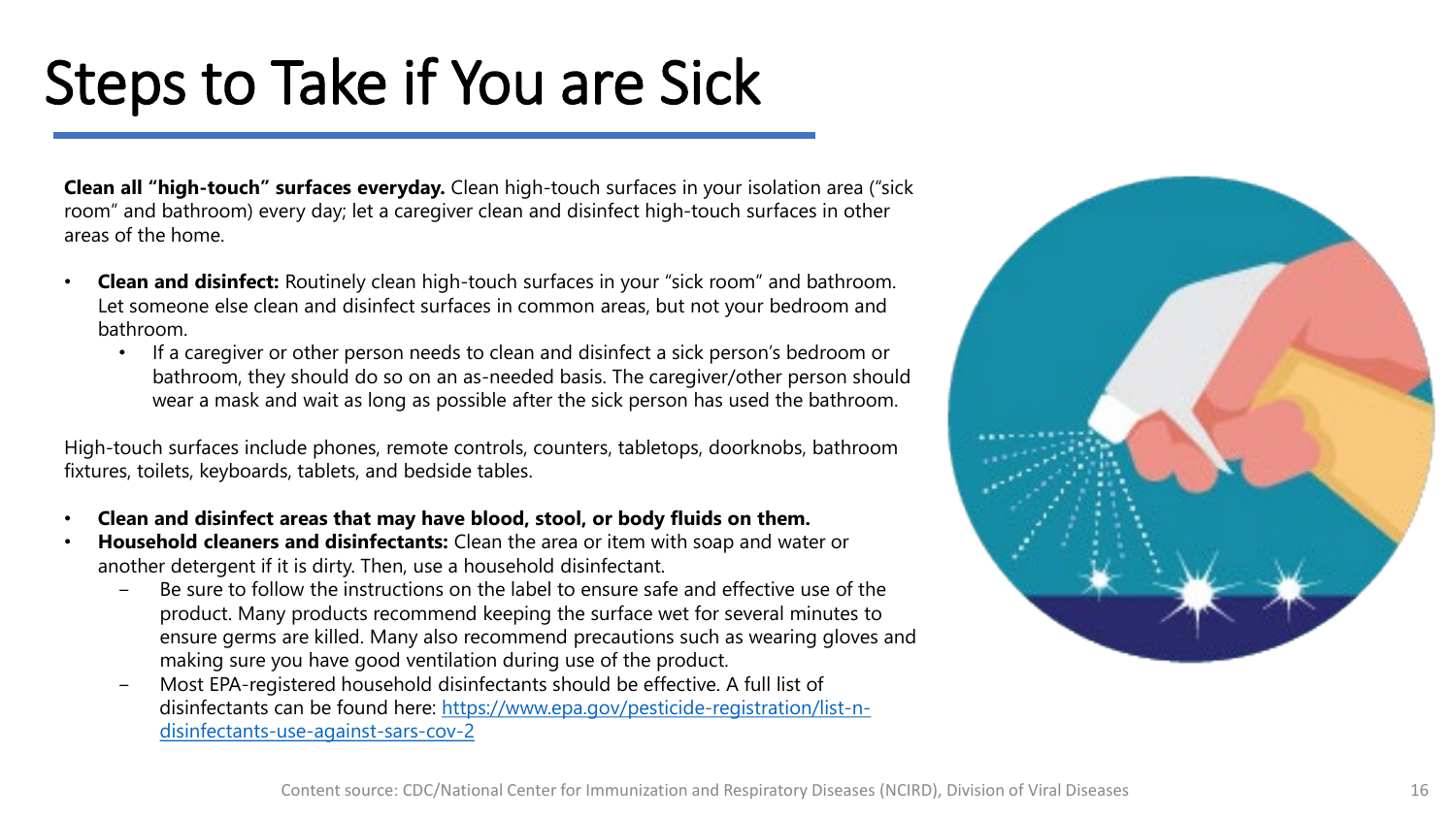**Clean all "high-touch" surfaces everyday.** Clean high-touch surfaces in your isolation area ("sick room" and bathroom) every day; let a caregiver clean and disinfect high-touch surfaces in other areas of the home.

- **Clean and disinfect:** Routinely clean high-touch surfaces in your "sick room" and bathroom. Let someone else clean and disinfect surfaces in common areas, but not your bedroom and bathroom.
	- If a caregiver or other person needs to clean and disinfect a sick person's bedroom or bathroom, they should do so on an as-needed basis. The caregiver/other person should wear a mask and wait as long as possible after the sick person has used the bathroom.

High-touch surfaces include phones, remote controls, counters, tabletops, doorknobs, bathroom fixtures, toilets, keyboards, tablets, and bedside tables.

- **Clean and disinfect areas that may have blood, stool, or body fluids on them.**
- **Household cleaners and disinfectants:** Clean the area or item with soap and water or another detergent if it is dirty. Then, use a household disinfectant.
	- Be sure to follow the instructions on the label to ensure safe and effective use of the product. Many products recommend keeping the surface wet for several minutes to ensure germs are killed. Many also recommend precautions such as wearing gloves and making sure you have good ventilation during use of the product.
	- ‒ Most EPA-registered household disinfectants should be effective. A full list of [disinfectants can be found here: https://www.epa.gov/pesticide-registration/list-n](https://www.epa.gov/pesticide-registration/list-n-disinfectants-use-against-sars-cov-2)disinfectants-use-against-sars-cov-2

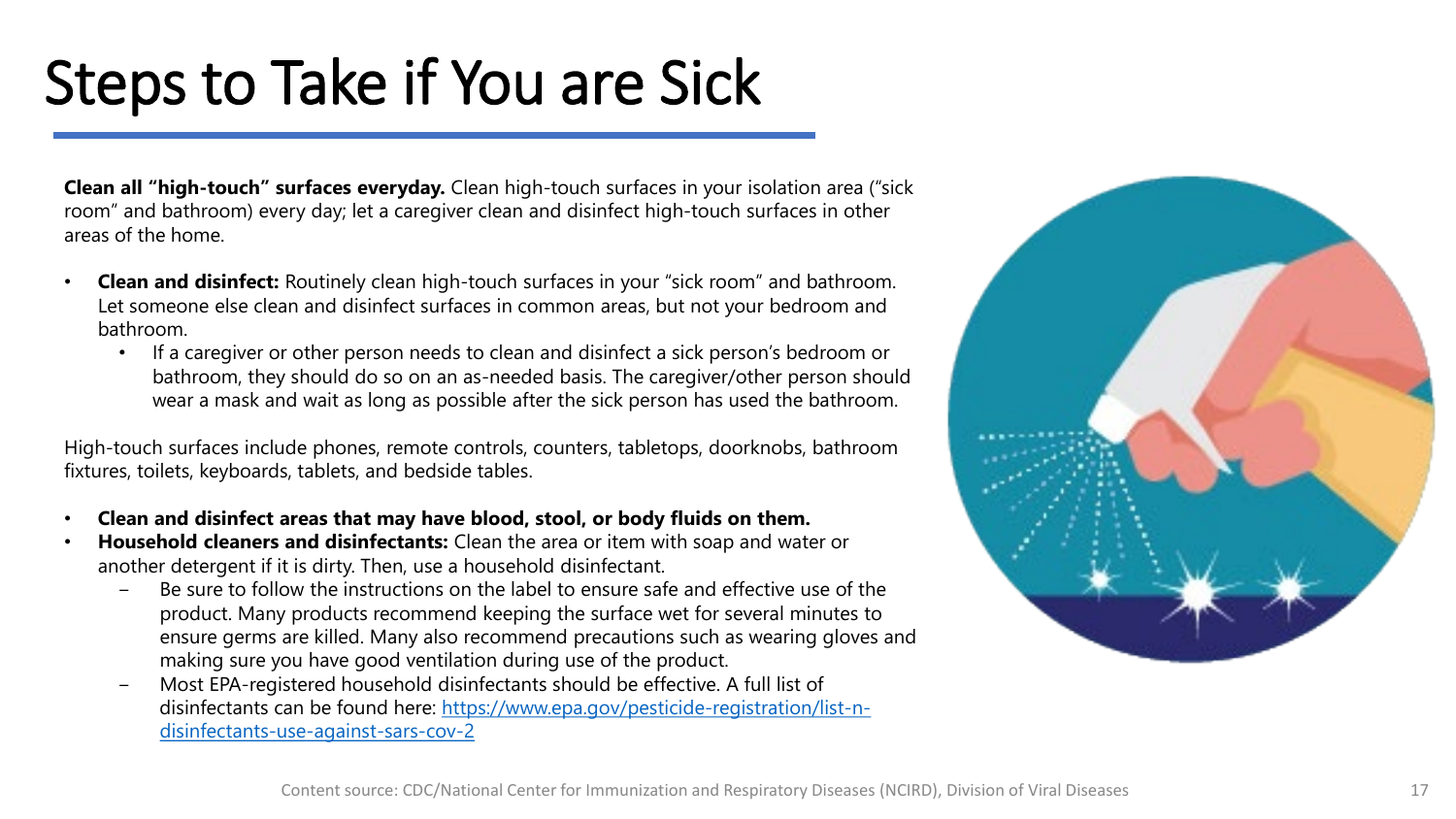#### **Monitor your symptoms**

- **Seek medical attention, but call first:** Seek medical care right away if your illness is worsening (for example, if you have difficulty breathing).
	- ‒ **Call your doctor before going in:** Before going to the doctor's office or emergency room, call ahead and tell them your symptoms. They will tell you what to do.
- **Wear a facemask:** If possible, put on a facemask before you enter the building. If you can't put on a facemask, try to keep a safe distance from other people (at least 6 feet away). This will help protect the people in the office or waiting room.
- **Follow care instructions from your healthcare provider and local health department:** Your local health authorities will give instructions on checking your symptoms and reporting information.